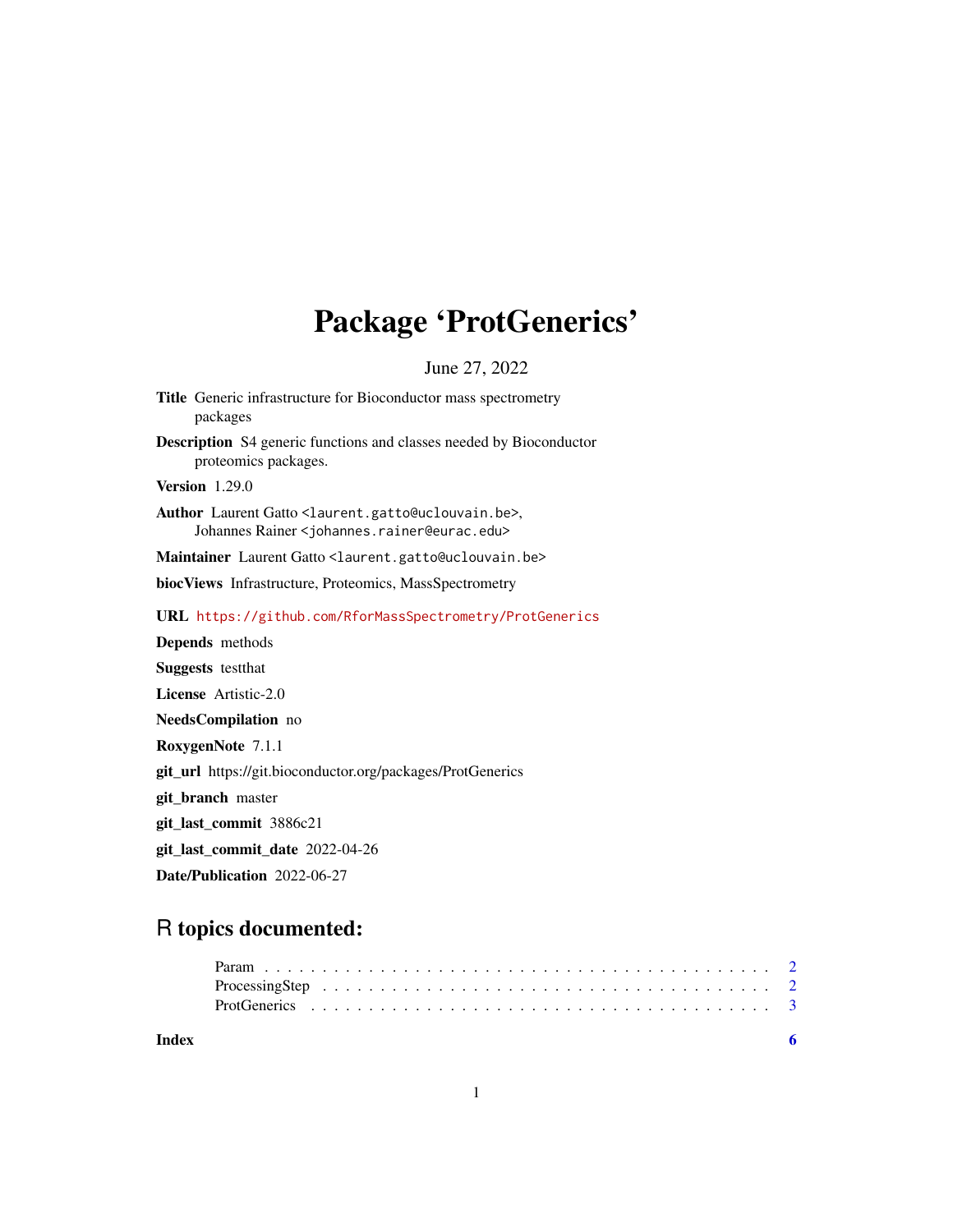<span id="page-1-0"></span>

#### Description

The 'Param' class is a virtual class which can be used as \*base\* class from which \*parameter\* classes can inherit.

The methods implemented for the 'Param' class are:

- 'as.list': coerces the 'Param' class to a 'list' with list elements representing the object's slot values, names the slot names. \*Hidden\* slots (i.e. those with a name starting with '.') are not returned. In addition, a 'Param' class can be coerced to a 'list' using 'as(object, "list")'.

- 'show': prints the content of the 'Param' object (i.e. the individual slots and their value).

#### Usage

```
## S4 method for signature 'Param'
as.list(x, \ldots)## S4 method for signature 'Param'
```
show(object)

## Arguments

| x      | 'Param' object. |
|--------|-----------------|
| .      | ignored.        |
| object | 'Param' object. |

#### Author(s)

Johannes Rainer

ProcessingStep *Processing step*

# **Description**

Class containing the function and arguments to be applied in a lazy-execution framework.

Objects of this class are created using the ProcessingStep() function. The processing step is executed with the executeProcessingStep() function.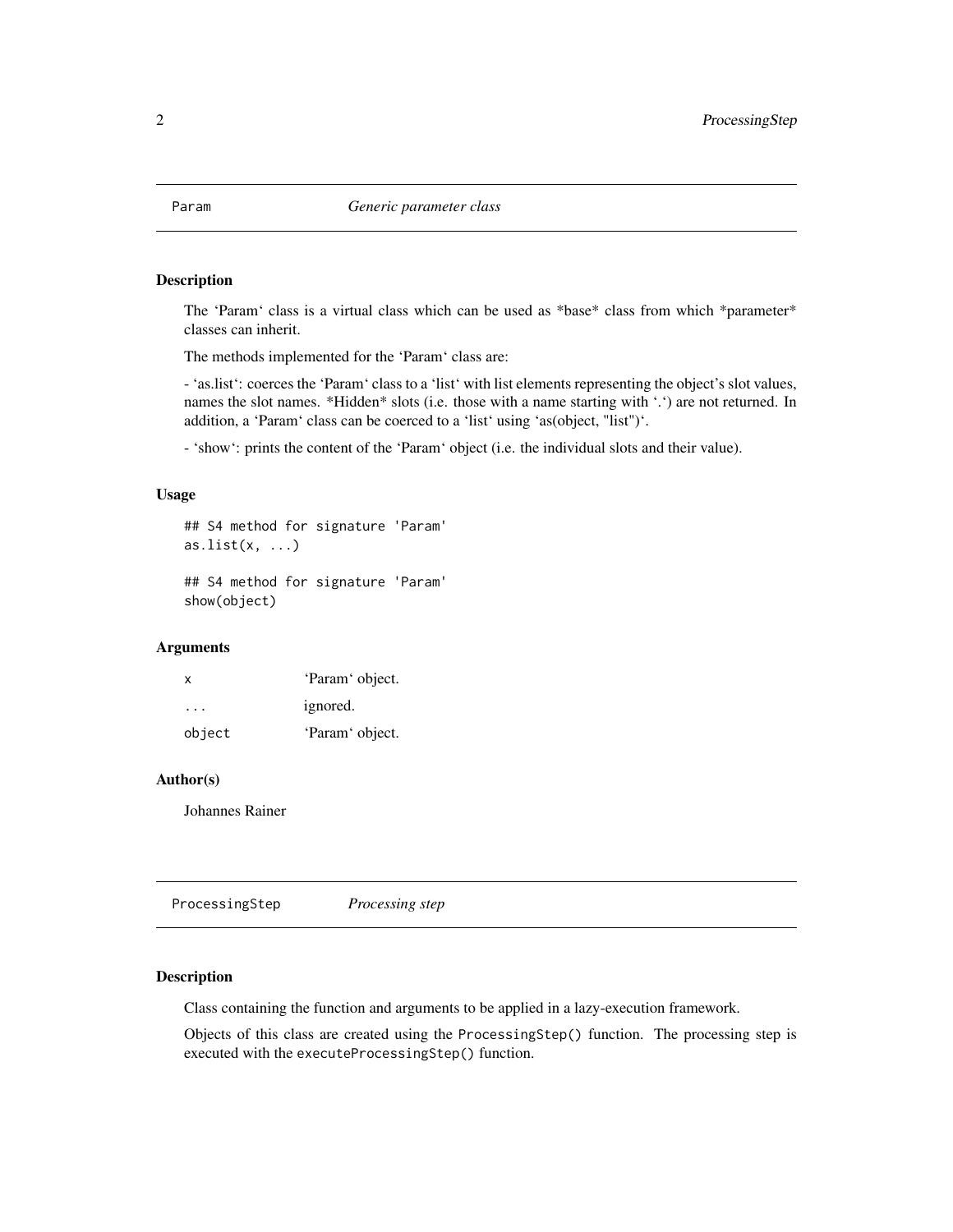#### <span id="page-2-0"></span>ProtGenerics 3

#### Usage

```
ProcessingStep(FUN = character(), ARGS = list())
```

```
## S4 method for signature 'ProcessingStep'
show(object)
```

```
executeProcessingStep(object, ...)
```
#### Arguments

| FUN    | function or character representing a function name. |
|--------|-----------------------------------------------------|
| ARGS   | list of arguments to be passed along to FUN.        |
| object | ProcessingStep object.                              |
| .      | optional additional arguments to be passed along.   |

# Details

This object contains all relevant information of a data analysis processing step, i.e. the function and all of its arguments to be applied to the data. This object is mainly used to record possible processing steps of a Spectra or OnDiskMSnExp object (from the Spectra and MSnbase packages, respectively).

## Value

The ProcessingStep function returns and object of type ProcessingStep.

#### Author(s)

Johannes Rainer

# Examples

## Create a simple processing step object ps <- ProcessingStep(sum)

executeProcessingStep(ps, 1:10)

ProtGenerics *S4 generic functions for Bioconductor proteomics infrastructure*

#### Description

These generic functions provide basic interfaces to operations on and data access to proteomics and mass spectrometry infrastructure in the Bioconductor project.

For the details, please consult the respective methods' manual pages.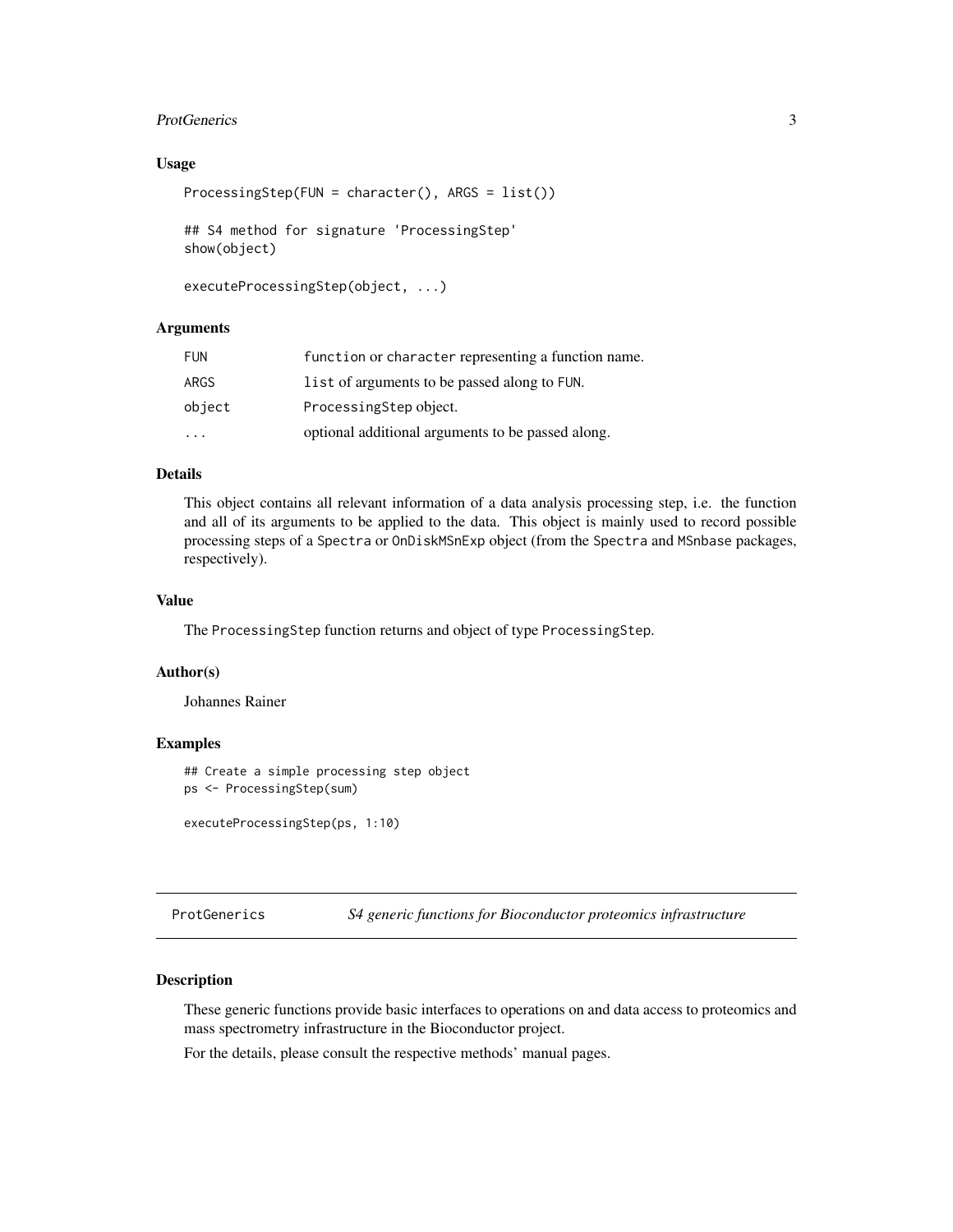#### Usage

```
psms(object, ...)
peaks(object, ...)
modifications(object, ...)
database(object, ...)
rtime(object, ...)
tic(object, ...)
spectra(object, ...)
intensity(object, ...)
mz(object, ...)
peptides(object, ...)
proteins(object, ...)
accessions(object, ...)
scans(object, ...)
mass(object, ...)
ions(object, ...)
chromatograms(object, ...)
chromatogram(object, ...)
isCentroided(object, ...)
writeMSData(object, file, ...)
## and many more
```
#### **Arguments**

| object                  | Object of class for which methods are defined.                                 |
|-------------------------|--------------------------------------------------------------------------------|
| file                    | for write MSD at a: the name of the file to which the data should be exported. |
| $\cdot$ $\cdot$ $\cdot$ | Further arguments, possibly used by downstream methods.                        |

#### Details

#### When should one define a generics?:

Generics are appropriate for functions that have *generic* names, i.e. names that occur in multiple circumstances, (with different input classes, most often defined in different packages) or, when (multiple) dispatching is better handled by the generics mechanism rather than the developer. The dispatching mechanism will then automatically call the appropriate method and save the user from explicitly calling package::method or the developer to handle the multiple input types cases. When no such conflict exists or is unlikely to happen (for example when the name of the function is specific to a package or domain, or for class slots accessors and replacement methods), the usage of a generic is arguably questionable, and in most of these cases, simple, straightforward functions would be perfectly valid.

#### When to define a generic in ProtGenerics?:

ProtGenerics is not meant to be the central package for generics, nor should it stop developers from defining the generics they need. It is a means to centralise generics that are defined in different packages (for example mzR::psms and mzID::psms, or IRanges::score and mzR::score, now BioGenerics::score) or generics that live in a rather big package (say mzR) on which one wouldn't want to depend just for the sake of that generics' definition.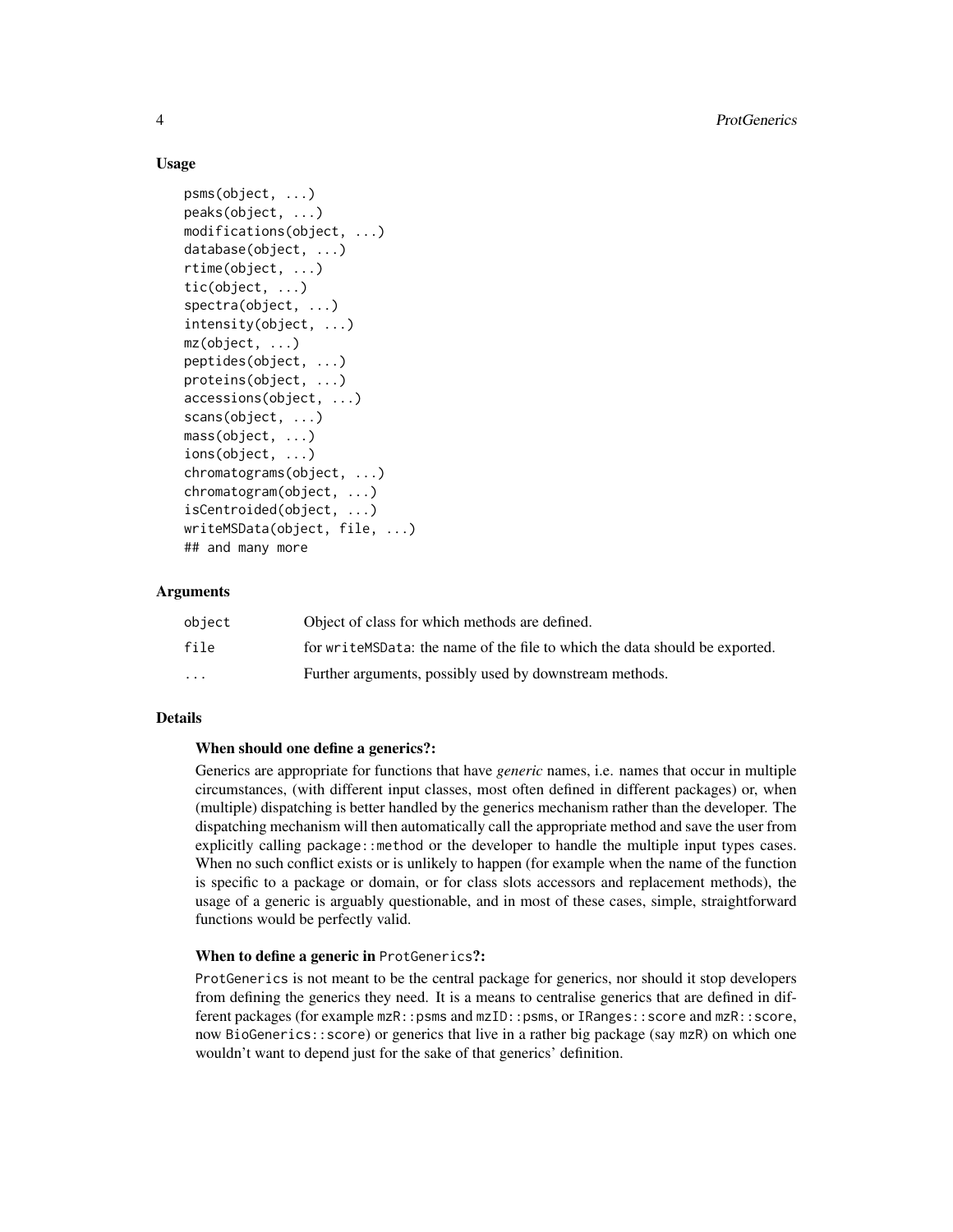#### <span id="page-4-0"></span>ProtGenerics 5

The goal of ProtGenerics is to step in when namespace conflicts arise so as to to facilitate inter-operability of packages. In case such conflict appears due to multiple generics, we would (1) add these same definitions in ProtGenerics, (2) remove the definitions from the packages they stem from, which then (3) only need to import ProtGenerics. This would be very minor/straightforward changes for the developers and would resolve issues when they arise.

More generics can be added on request by opening an issue or sending a pull request on: <https://github.com/lgatto/ProtGenerics>

#### Author(s)

Laurent Gatto

# See Also

- The BiocGenerics package for S4 generic functions needed by many Bioconductor packages.
- [showMethods](#page-0-0) for displaying a summary of the methods defined for a given generic function.
- [selectMethod](#page-0-0) for getting the definition of a specific method.
- [setGeneric](#page-0-0) and [setMethod](#page-0-0) for defining generics and methods.

## Examples

```
## List all the symbols defined in this package:
ls('package:ProtGenerics')
```
## Not run:

## What methods exists for 'peaks' showMethods("peaks")

## To look at one method in particular getMethod("peaks", "mzRpwiz")

## End(Not run)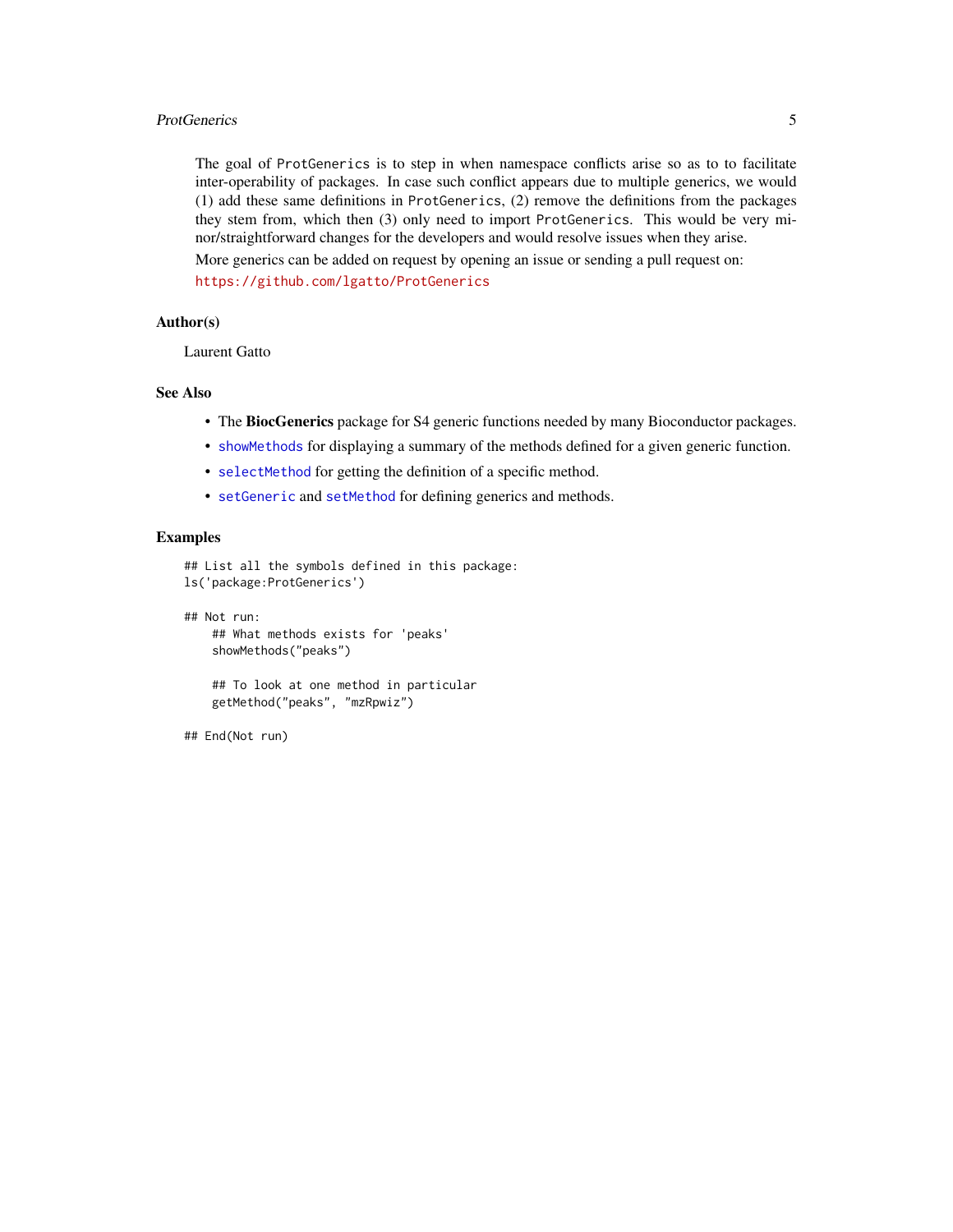# <span id="page-5-0"></span>**Index**

```
∗ methods
    ProtGenerics, 3
accessions (ProtGenerics), 3
acquisitionNum (ProtGenerics), 3
addProcessing (ProtGenerics), 3
adjacencyMatrix (ProtGenerics), 3
aggregateFeatures (ProtGenerics), 3
alignRt (ProtGenerics), 3
analyser (ProtGenerics), 3
analyserDetails (ProtGenerics), 3
analyzer (ProtGenerics), 3
analyzerDetails (ProtGenerics), 3
as.list,Param-method (Param), 2
bin (ProtGenerics), 3
calculateFragments (ProtGenerics), 3
centroided (ProtGenerics), 3
centroided<- (ProtGenerics), 3
characterOrFunction-class
        (ProcessingStep), 2
chromatogram (ProtGenerics), 3
chromatograms (ProtGenerics), 3
collisionEnergy (ProtGenerics), 3
collisionEnergy<- (ProtGenerics), 3
combineFeatures (ProtGenerics), 3
compareChromatograms (ProtGenerics), 3
compareSpectra (ProtGenerics), 3
compounds (ProtGenerics), 3
database (ProtGenerics), 3
```

```
dataOrigin (ProtGenerics), 3
dataOrigin<- (ProtGenerics), 3
dataStorage (ProtGenerics), 3
dataStorage<- (ProtGenerics), 3
detectorType (ProtGenerics), 3
```
executeProcessingStep *(*ProcessingStep*)*, [2](#page-1-0) expemail *(*ProtGenerics*)*, [3](#page-2-0)

exptitle *(*ProtGenerics*)*, [3](#page-2-0)

```
filterAcquisitionNum (ProtGenerics), 3
filterDataOrigin (ProtGenerics), 3
filterDataStorage (ProtGenerics), 3
filterEmptySpectra (ProtGenerics), 3
filterIntensity (ProtGenerics), 3
filterIsolationWindow (ProtGenerics), 3
filterMsLevel (ProtGenerics), 3
filterMz (ProtGenerics), 3
filterNA (ProtGenerics), 3
filterPolarity (ProtGenerics), 3
filterPrecursorCharge (ProtGenerics), 3
filterPrecursorMz (ProtGenerics), 3
filterPrecursorScan (ProtGenerics), 3
filterProductMz (ProtGenerics), 3
filterRt (ProtGenerics), 3
```

```
impute (ProtGenerics), 3
instrumentCustomisations
        (ProtGenerics), 3
instrumentManufacturer (ProtGenerics), 3
instrumentModel (ProtGenerics), 3
intensity (ProtGenerics), 3
intensity<- (ProtGenerics), 3
ionCount (ProtGenerics), 3
ions (ProtGenerics), 3
ionSource (ProtGenerics), 3
ionSourceDetails (ProtGenerics), 3
isCentroided (ProtGenerics), 3
isolationWindowLowerMz (ProtGenerics), 3
isolationWindowLowerMz<-
        (ProtGenerics), 3
isolationWindowTargetMz (ProtGenerics),
        3
isolationWindowTargetMz<-
        (ProtGenerics), 3
isolationWindowUpperMz (ProtGenerics), 3
isolationWindowUpperMz<-
        (ProtGenerics), 3
```